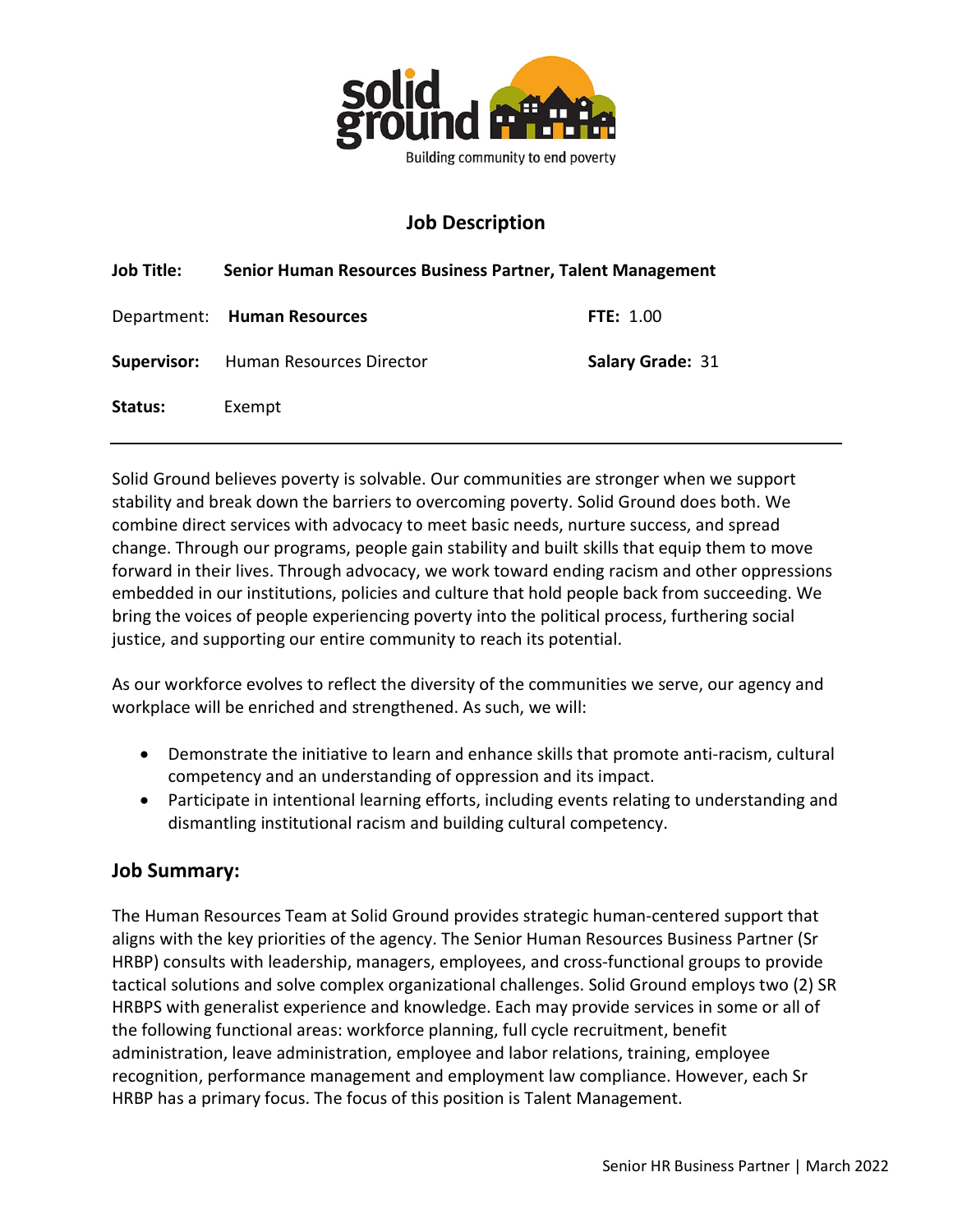## Essential Responsibilities, Duties & Tasks:

Talent Management: Advise, coach, and counsel managers and design tactical and strategic solutions to enhance employee performance and experience across the employment life cycle (talent acquisition, onboarding, employee development, performance management, succession planning and offboarding). Responsible for overseeing and assisting in onboard new employees to Paycom, benefits and organizational policies. Analyzes trends and metrics in partnership with the HR group to develop solutions. Lead efforts and work in collaboration with the HR Director and Learning and Development Program Manager to design and implement new or enhance existing Talent Management programs and processes. Conduct stay and exit interviews.

Compensation/Classification: Assist in the administration and maintain the employee classification and compensation plan. Recommend position assignments to appropriate salary ranges; classify new positions and reclassify existing positions as appropriate. Serve as project manager for the compensation classification study from data collection through implementation.

Lead and/or Supervision: Participate in developing department goals, objectives, and systems. In collaboration with the HR Director evaluate Human Resource processes and team and individual goals. In partnership with SR HRBP, Benefits, Leaves and Accommodations, lead ongoing HR process improvement efforts; develop efficiencies and streamline processes. Make recommendations to Sr HR Director and when requested and as appropriate assign and/or delegate tasks to enhance stakeholders' experience of Talent Management programs. Facilitate/co-facilitate HR Team meetings. Serve as lead and may assume managerial responsibility for Talent Acquisition Specialist and HR Coordinator. Serve as back-up to HR Business Partner, Talent Acquisition Specialist and Senior HR Director in their absence.

Employee & Labor Relations/Employee Engagement: Under the general direction of the Senior HR Director, provide HR policy/union contract interpretation and procedural guidance. Participate in labor management meetings and union negotiations. Draft or recommend new or changes to existing policies. Maintain knowledge of legal requirements related to day-to day management of employees. Assist employees and supervisors with resolving employment related issues with a strong emphasis on maintaining positive interpersonal relations and problem-solving informed by anti-racist principles and trauma informed care.

Benefits Administration, HRIS, Leaves & Accommodations: In collaboration with, or the absence or support of the Senior HR Benefits Partner: Benefits, Leaves and Accommodations, administer leaves and accommodations and answer employee related benefits, leave and accommodations questions.

Special projects: Upon the request of the Senior HR Director or CEO perform special projects related to Organizational Development, Employee Relations, Data Analysis, etc.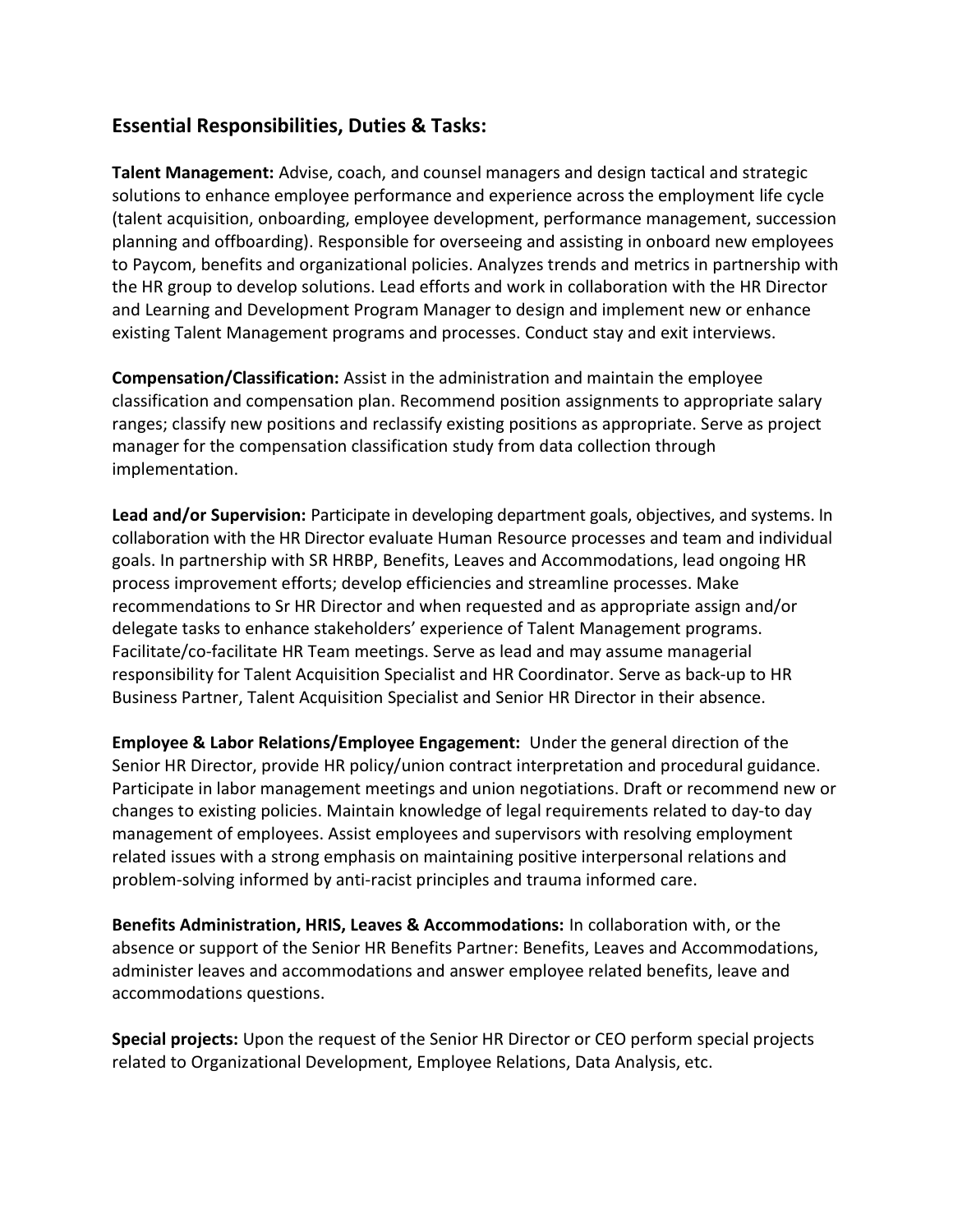The duties listed above are intended only as illustrations of the various types of work that may be performed. The omission of specific statements of duties does not exclude them from the position if the work is similar, related, or a logical assignment to the position.

## Education and Experience:

Requires one of the following:

- a) At least five years of experience working in a Human Resources department in a small to mid-size organization or five years as the sole human resources provider/office manager in a start-up or small professional practice.
- b) Five years' experience functioning as a HR generalist; or 5 years total as a full cycle recruiter with compensation analyst responsibilities.
- c) Bachelor's degree in human resource management, the social sciences, or the humanities; and/or professional certifications that demonstrate competency in Human Resources Management and related experience.
- d) Any combination of education, experience and measurable performance which demonstrates the capability to perform the duties of this position.

#### Desired qualification: PHR or SPHR certification

#### Minimum Qualifications:

- Proficient knowledge of computer software (Microsoft Word, Excel, PowerPoint, and Outlook)
- Experience working or volunteering in a non-profit
- Knowledge of Human Resource software products
- Excellent communication skills, both oral and written
- Good organization and presentation skills
- Excellent customer service skills
- Ability to maintain confidentiality
- Excellent organizational abilities, initiative, and attention to detail
- Strong record keeping skills; ability to maintain accurate files and databases
- Ability to work individually in a self-directed manner and as part of a team in group projects. Ability to take general direction and apply it to specific circumstances as the situation requires
- Willingness and ability to work with people from a variety of racial, cultural, educational and economic backgrounds with various lifestyles
- Experience working with multiple labor unions helpful or some knowledge of labor relations.
- Knowledge of Employment laws and regulations
- Travel to offsite Solid Ground locations is required, must have a form of reliable transportation.

Physical Demands/Working Conditions: Employees in this position performs general office duties. Spends 50% of their time working on the computer and 50% of their time answering phone, copying, filing, reports, meetings, and mail. Occasional outside meetings or training. May lift/carry up to 20 pounds rarely, 5-10 pounds occasionally and push/pull 10 pounds